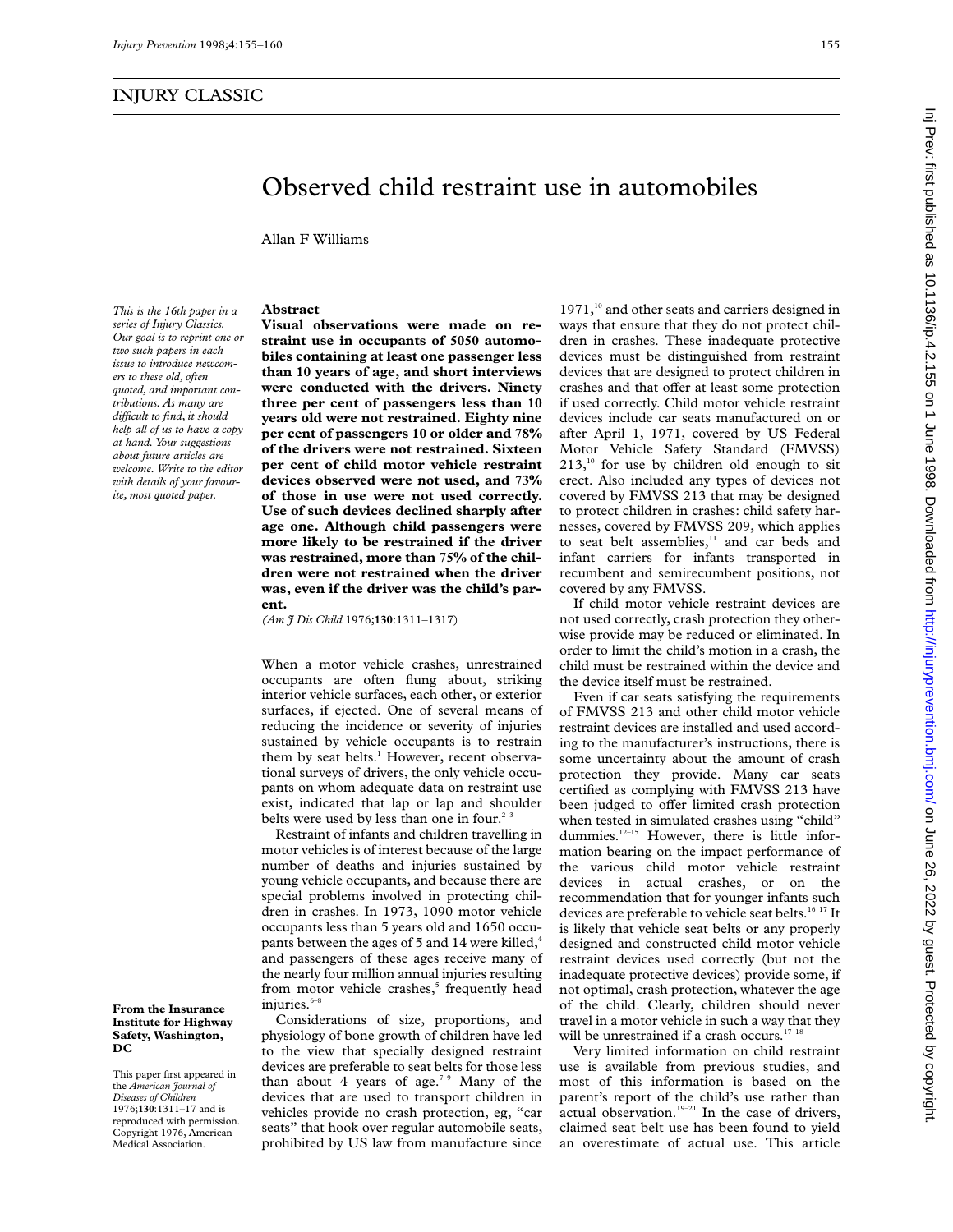reports a study of actually observed child restraint use.

## **Subjects and methods**

The data on restraint use were collected at 14 amusement areas and shopping centres in Maryland, Massachusetts, and Virginia during daylight hours, August 16, 1974, through September 15, 1974. Moving passenger cars and station wagons exiting from these sites were stopped by two person teams that consisted of an interviewer and an observer. A "spotter," stationed some distance away from the interviewer and observer and at a vantage point from which he could see into passing vehicles, signalled whenever an automobile possibly containing at least one passenger less than 10 years old (hereafter referred to as "children") passed by.

The interviewer, stationed on the driver's side of the vehicle, signalled the driver to stop and obtained from the driver the following information on all child passengers: age, sex, estimated weight, and relationship to the driver. The interviewer also obtained from the driver information on model year of the vehicle, miles to next stop, and last year of school completed by the driver; in addition, the interviewer observed and recorded information on the children's location in vehicle and restraint use. If the vehicle did not contain at least one child, it was not included in the series.

The observer was stationed on the side of the vehicle opposite the driver, several feet back toward the spotter in relation to the interviewer. As the vehicle slowed to a stop, the observer recorded information on the driver's restraint use and apparent race, and the location in the vehicle and restraint use for all passengers 10 years of age or more. (Information on correlates of restraint use of drivers and passengers 10 years of age or more, and correlates of child restraint use involving education, race, location in vehicle, miles to next stop, and model year of the vehicle will be presented in a separate article.)

Children in car beds, car seats, and infant carriers were considered restrained only if three criteria were met. It was necessary that the device be restrained by the vehicle seat belt. If the car seat had as part of its design a top tether strap that attaches to the top rear of some car seats and is designed to prevent forward tipping in a crash, it was necessary that this strap be anchored. It was also necessary that straps be used to restrain the child within the device, except in devices that have a barrier shield in front that serves to restrain the child, and no restraining straps as part of the design. If the three criteria were met, these child motor vehicle restraint devices are referred to as having been used correctly, although additional criteria for protection of the child that were not investigated in the present study, such as tautness of the top tether strap, are also important.<sup>23</sup> Children in safety harnesses were considered restrained if the harness was anchored permanently to the vehicle. Children were not considered restrained if they were

using inadequate protective devices or if they were lying or sitting unrestrained on someone's lan.

### **Results**

Interview and observational data were obtained on 5050 automobiles containing at least one child. There, was a total of 8993 passengers. Only 140 drivers (3%) were reported not to have stopped in response to signals of the interviewer and observer, or, once stopped, refused to participate.

RESTRAINT OF CHILDREN BY TYPE OF RESTRAINT Table 1 indicates that of the 8893 children on whom information on restraint use was obtained, 93% were not restrained. In comparison, 89% of 6345 passengers 10 years or older and 78% of the drivers were not restrained.

Of the 433 children restrained by the vehicle seat belt only, 396 (91%) were using the lap belt, 17 (4%) were using lap and shoulder belt, and 20 (5%) were on someone's lap with the seat belt around both, a practice likely to result, because of the forward movement of the much more massive adult, in serious abdominal injury to the child in a crash.

Of the 562 child restraint devices in use, however used, there were 490 (87%) car seats, 45 (8%) infant carriers 22 (4%) car beds, and five (1%) child safety harnesses. Only 153 (27%) of these 562 potentially protective devices were used correctly: 27% of the car seats, 40% of the infant carriers, almost none of the car beds (one of 22), and almost all of the few child safety harnesses (four of five).

Of the 53 inadequate protective devices used, there were 41 "car seats" that hook over regular automobile seats, 11 seats or carriers not designed for the purpose of protecting children in crashes, and one pouch.

#### RESTRAINT OF CHILDREN BY AGE AND TYPE OF RESTRAINT

Table 2 presents information on restraint of children by single age categories under 4, the ages at which use of child motor vehicle restraint devices is believed by some to be preferable to vehicle seat belts, and ages 4 to 9, at which most children are too large for child seating devices.

Table 2 indicates the following: (1) children less than 2 years old were more often restrained

*Table 1 Restraint of children in automobiles\**

|                                                  | No (%)                 |
|--------------------------------------------------|------------------------|
| Restrained vehicle seat belt only                | 433(5)                 |
| Child motor vehicle restraint devices restrained |                        |
| and child restrained within device               | 153(2)                 |
| Total children restrained                        | 586 (7)                |
| Not restrained sitting or standing alone         | 7280 (82)              |
| On someone's lap                                 | 565(6)                 |
| Child motor vehicle restraint devices not        |                        |
| restrained and/or child not restrained within    |                        |
| device                                           | 409(5)                 |
| Inadequate protective devices                    | 53(1)                  |
| Total children not restrained                    | 8307 (93) <sup>+</sup> |
| Total                                            | 8893 (100)             |
|                                                  |                        |

\*Information on restraint use not obtained in the case of 100 child occupants of vehicles stopped.

†The di Verence in the column subtotal from the sum of its component percentages is due to rounding.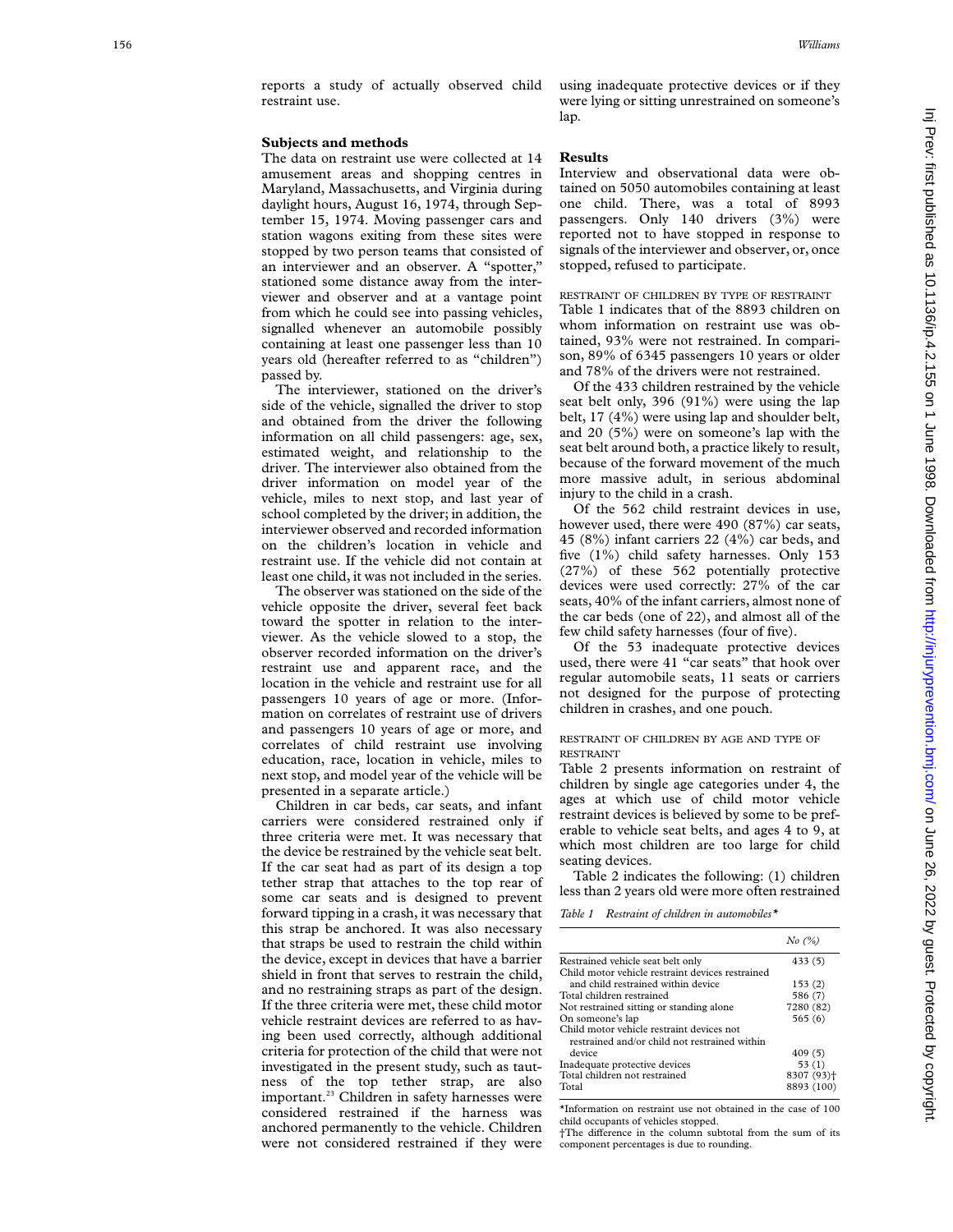|                                                      | Age (years)            |           |             |                      |                         |
|------------------------------------------------------|------------------------|-----------|-------------|----------------------|-------------------------|
|                                                      | $\lt$ 1<br>No (%)      | No (%)    | 2<br>No (%) | 3<br>No (%)          | $4 - 9$<br>No (%)       |
| Restrained vehicle seat belt only                    | 9(3)                   | 12(2)     | 31(3)       | 44(4)                | 337(6)                  |
| Child motor vehicle restraint devices restrained and |                        |           |             |                      |                         |
| child restrained within device                       | 34 (10)                | 50(10)    | 40(4)       | 16(1)                | 13(0)                   |
| Total children restrained                            | $43(12)$ <sup>+</sup>  | 62(12)    | 71(7)       | $60(6)$ <sup>+</sup> | 350(6)                  |
| Not restrained sitting or standing alone             | 56 (16)                | 163(31)   | 679 (69)    | 897 (83)             | 5485 (92)               |
| On someone's lap                                     | 145(42)                | 130(25)   | 125(13)     | 70 (6)               | 95(2)                   |
| Child motor vehicle restraint devices not restrained |                        |           |             |                      |                         |
| and/or child not restrained within device            | 83 (24)                | 150 (29)  | 97(10)      | 43(4)                | 36(1)                   |
| Inadequate protective devices                        | 17(5)                  | 15(3)     | 8(1)        | 8(1)                 | 5(0)                    |
| Total children not restrained                        | $301(88)$ <sup>+</sup> | 458 (88)  | 909 (93)    | 1018 (94)            | $5621(94)$ <sup>+</sup> |
| Total                                                | 344 (100)              | 520 (100) | 980 (100)   | 1078 (100)           | 5971 (100)              |

\*Information on restraint use not obtained in the case of 100 child occupants of vehicles stopped.

†The difference in the column subtotal from the sum of its component percentages is due to rounding.

(12%) than were children 2 to 9 years old  $(6\%)$ ; (2) use of all child seating devices, both motor vehicle restraints and inadequate protective devices, declined with age, quite sharply after age 1; and (3) younger children were much more likely to be on someone's lap unrestrained and older children were more likely to be sitting or standing alone unrestrained.

### UNUSED CHILD MOTOR VEHICLE RESTRAINT DEVICES

In addition to the 562 child motor vehicle restraint devices in use, there were 105 such devices not in use in vehicles containing at least one child on someone's lap or at least one child sitting or standing alone unrestrained who was of the recommended age for the unused device.<sup>24</sup> Thus,  $16\%$  of the child motor vehicle restraint devices that could have been used were not being used at the time of the observations.

#### HOW CHILD MOTOR VEHICLE RESTRAINT DEVICES WERE USED

The data in table 3 indicates that 54% (30% + 24%) of the car beds, car seats, and infant carriers were restrained by vehicle seat belts. A top tether strap was part of the design on 66 (13%) of the 490 car seats and was anchored on only 35 (53%) of these 66 seats. Forty three per cent (30% + 13%) of the children were restrained within car beds, car seats, and infant carriers. Twenty four of these car seats had a barrier shield in front to restrain the child and did not require straps for this purpose.

Table 3 shows that when the criteria for restraint were considered in combination, 185

*Table 3 Use of child motor vehicle restraint devices: restraint of the device and child*

|                             | No of devices                          |                                          |                                            |                                          |              |
|-----------------------------|----------------------------------------|------------------------------------------|--------------------------------------------|------------------------------------------|--------------|
|                             | Device restrained with<br>vehicle belt |                                          | Device not restrained<br>with vehicle belt |                                          |              |
|                             | Child<br>restrained<br>within device   | Child not<br>restrained<br>within device | Child<br>restrained<br>within device       | Child not<br>restrained<br>within device | <b>Total</b> |
| Car seats: top tether strap |                                        |                                          |                                            |                                          |              |
| Anchored                    | 21                                     | 6                                        | 4                                          | 4                                        | 35           |
| Not anchored                | 21                                     | 4                                        | 4                                          | $\overline{c}$                           | 31           |
| Not required                | 109                                    | 112                                      | 57                                         | 146                                      | 424          |
| Total                       | $151(31)$ *                            | 122(25)                                  | 65 (13)                                    | 152(31)                                  | 490 (100)    |
| Infant carriers             | 18 (40)                                | 9(20)                                    | 3(7)                                       | 15(33)                                   | 45 (100)     |
| Car beds                    |                                        |                                          | $\overline{c}$                             | 18                                       | 22           |
| All devices                 | 170 (30)                               | 132 (24)                                 | 70 (13)                                    | 185 (33)                                 | 557 (100)    |

\*Numbers in parentheses are percentages.

(33%) of the car seats, car beds, and infant carriers were not restrained by the vehicle seat belt and the child was not restrained within the device. In 70 (13%) of the cases the child was restrained but the device was not. In 132 (24%) of the cases, the device was restrained by the vehicle seat belt, but straps required to restrain the child within the device were not used. This arrangement provides some restraint of the child in a crash if the seat belt is around the child as well as the device. However, for car seats, where this type of information was obtained, the seat belt was around the car seat but not the child in 67 (55%) of the 122 cases in which only the seat belt was used.

One hundred seventy (30%) of the car seats, car beds, and infant carriers were restrained by the seat belt and the child was restrained within the device. However, there were 21 such car seats that had a top tether strap that was not anchored, an arrangement that allows the car seat and child's head to swing forward in a crash, possibly striking interior vehicle surfaces.<sup>15</sup> All 24 car seats having a barrier shield in front to restrain the child were restrained by the seat belt.

Information collected on type of straps used to restrain the child within the car seat and how the seat belt was used indicated that in 57 (44%) of the 130 cases in which car seats were used correctly, the seat belt was around the car seat and child, touching the child's body, and/or the child was restrained by a single lateral (cross) strap. Car seats with these characteristics that have been tested dynamically have been judged to offer only limited crash protection.<sup>12</sup><sup>13</sup>

# USE OF VEHICLE SEAT BELTS AND STRAPS ON CAR SEATS BY AGE OF CHILDREN

There were no significant age differences in the percentage of those in car seats who were restrained in terms of the three criteria used. However, figure 1 shows that use of straps to restrain the child within the device decreased with age and that use of vehicle seat belts to restrain the car seat increased with age through age 3 and declined among the 47 car seats used by those between the ages of 4 and 8. Use of the top tether strap on car seats was not significantly associated with age of the child.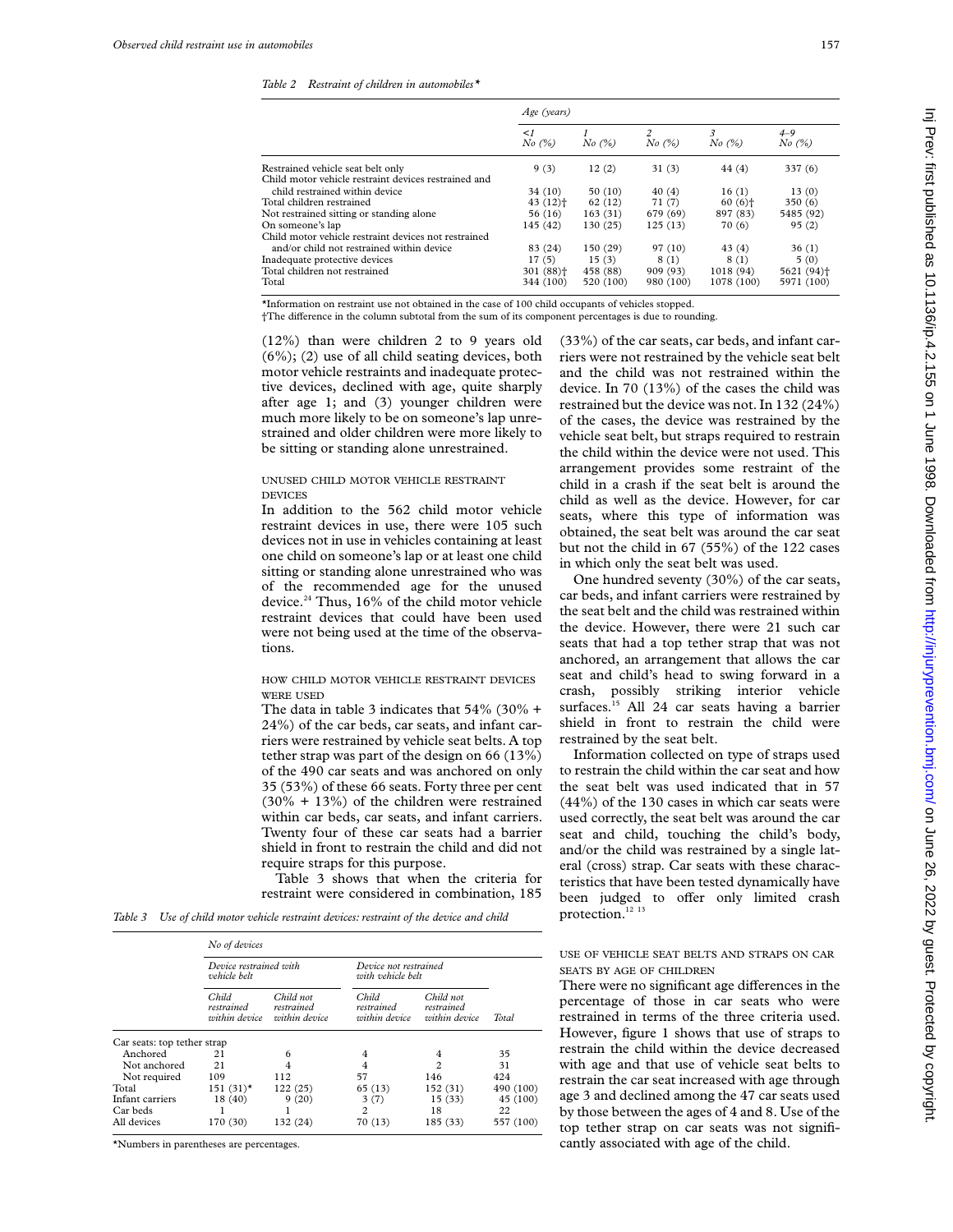

*Figure 1 Per cent of car seats restrained by vehicle seat belt and per cent in which straps necessary to restain child within car were used, by age of user.*

RESTRAINT OF CHILDREN IN RELATION TO DRIVER RESTRAINT

Table 4 shows that if the driver was using the seat belt, 22% of the children in those vehicles were restrained, compared with 2% if the driver was not restrained.

Seventy eight per cent of the children were travelling in automobiles driven by one of their parents. Sons and daughters of the drivers were more likely to be restrained than were children not so related to the driver (7% *v* 4%). This relationship held both when the driver was restrained and when the driver was not restrained. However, even when parents who were driving were restrained, only 23% of their children travelling with them were also restrained.

#### **Comment**

Very few of the 8893 children (less than 10 years old) observed in this survey were in correctly used child motor vehicle restraint devices or were restrained by their vehicle's seat belts. Only 7% were restrained, fewer than passengers 10 years old or more (11%) and drivers (22%) travelling in the same vehicles.

Among children who were not restrained, younger children, especially those less than 2 years of age, were much more likely than older children to be on someone's lap rather than sitting or standing alone, although even among those less than 1 year old, 16% were on the

*Table 4 Restraint of children in automobiles in relation to use of seat belts by drivers\**

|                                                                                            | Drivers+                  |                               |  |
|--------------------------------------------------------------------------------------------|---------------------------|-------------------------------|--|
| Children                                                                                   | Using seat belt<br>No (%) | Not using seat belt<br>No (%) |  |
| Restrained vehicle seat belt only                                                          | 338 (18)                  | 93(1)                         |  |
| Child motor vehicle restraint devices restrained                                           |                           |                               |  |
| and child restrained within device                                                         | 71 (4)                    | 79(1)                         |  |
| Total children restrained                                                                  | 409 (22)                  | 172(2)                        |  |
| Not restrained sitting or standing alone                                                   | 1257 (67)                 | 5957 (86)                     |  |
| On someone's lap                                                                           | 110(6)                    | 451(7)                        |  |
| Child motor vehicle restraint devices not<br>restrained and/or child not restrained within |                           |                               |  |
| device                                                                                     | 105(6)                    | 301(4)                        |  |
| Inadequate protective devices                                                              | 7(0)                      | 46(1)                         |  |
| Total children not restrained                                                              | 1479 (78) $\ddagger$      | 6755 (98)                     |  |
| Total                                                                                      | 1888 (100)                | 6927 (100)                    |  |

\*Data not included on 178 cases.

†Information on a driver's use of seat belts was included more than once if there was more than one child in the vehicle.

‡The difference in the column subtotal from the sum of its component percentages is due to rounding.

vehicle seat by themselves. Travelling on someone's lap does not provide crash protection, as the infant, even if held firmly, will very likely be torn away from the holder by the crash forces. Moreover, if the holder is also unrestrained, as was so in over 90% of such cases, the infant may be crushed between the holder and interior surfaces of the vehicle.<sup>7</sup>  $25$ 

Child motor vehicle restraint devices were used infrequently at all ages, but their use declined sharply after the age of one. Seat belts, recommended at ages less than 4 if child motor vehicle restraint devices are not available, were used by very few (3%). Use of seat belts was not much higher among those aged 4 to 9  $(6\%)$ , the ages at which most children are too large for child seating devices. Children's use of seat belts included a number of cases in which the child was on someone's lap with the seat belt around both. In a crash, a child thus restrained would be compressed between the holder and the seat belt and would very likely be injured as a result.

Seventy nine per cent of the observed devices placed in vehicles for child travellers were either inadequate protective devices, were not used by children of the recommended ages for their use, or were not used correctly. Of the child motor vehicle restraint devices in use, only about one in four were used so that the child was restrained within the device and the device itself was restrained. In most cases in which child motor vehicle restraint devices were not used correctly, neither straps to restrain the child within the device nor the seat belt required to hold the devices themselves in place were used, or they were used in such ways that neither would serve to properly limit the child's motion and properly moderate his deceleration in a crash. In effect, infant carriers and car seats used improperly in the ways routinely observed would function as launching platforms in a crash, flinging the child into upper parts of the vehicle interior, possibly resulting in even more severe injury than would result had the child been sitting unrestrained on the vehicle seat.

It is clear that factors associated with how child motor vehicle restraint devices are used need to be studied, and means devised for ensuring that such devices are used so as to provide optimal crash protection. In studies of drivers, discomfort and inconvenience of wearing seat belts have been found to be associated with their non-use.<sup>2 26</sup> The time and inconvenience involved in fastening straps around a child, and restraining the device with the seat belt in cases in which the belt cannot be left fastened around the device, are likely to be greater than in fastening the seat belt around an adult. Moreover, children may well be uncomfortable in car seats or resist having their movement restricted or their lateral or forward vision restricted, as occurs with some devices.

It has been pointed out that comfort and convenience of use should be important criteria in the design of child motor vehicle restraint devices.<sup>23 27</sup> It is notable that in this survey all 24 car seats in use that had a barrier shield in front and did not require straps to be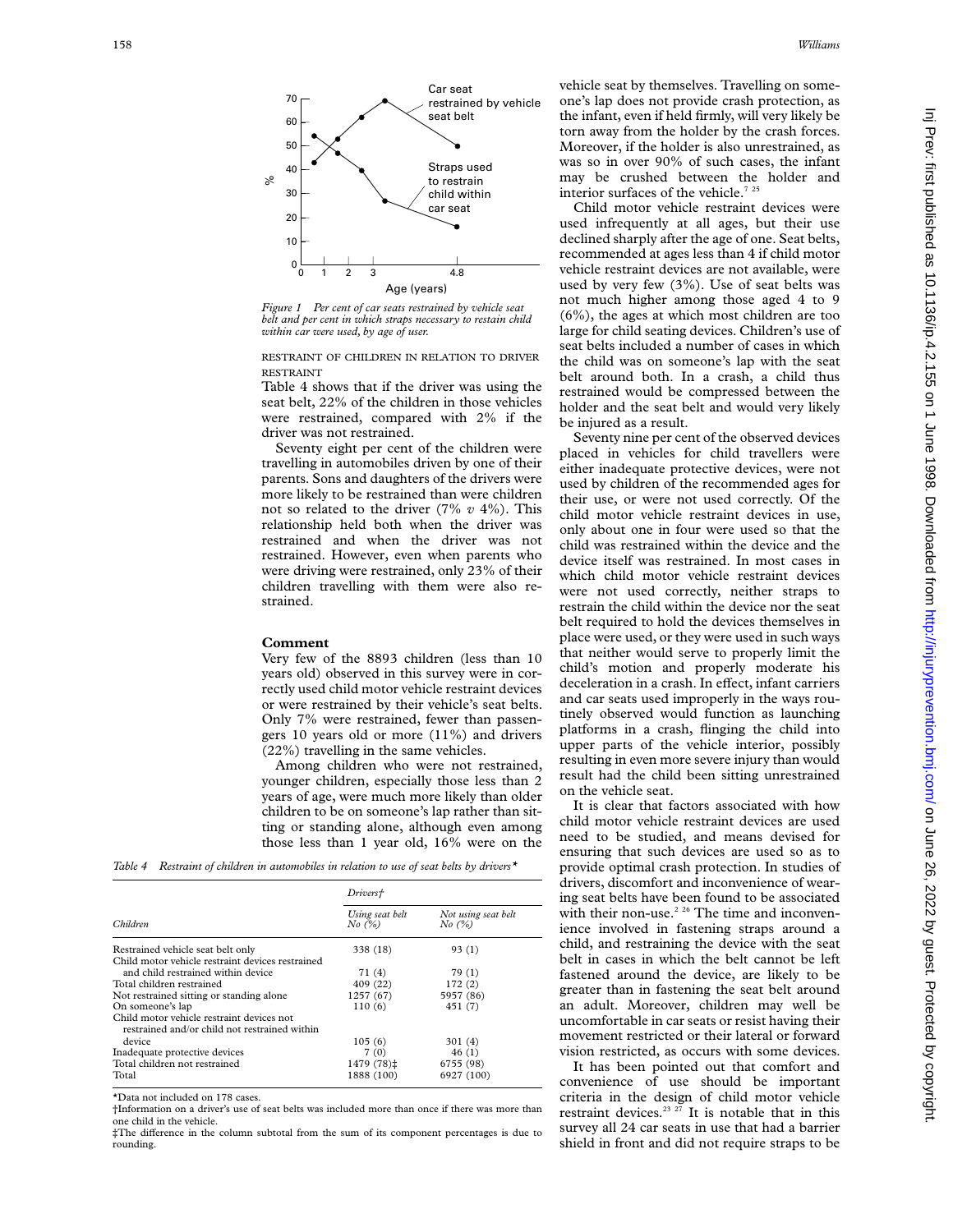fastened were used correctly. The seat belt is fastened around the shield to restrain such car seats, and many children can get in and out of these seats without the seat belt being unfastened.

Expressed resistance of the child toward being strapped into a car seat may increase as he grows older, becoming more mobile and verbal. This may explain why the use of straps to restrain children in car seats declines with age, and why use of car seats drops sharply after age 1. These declines with age may also occur if parental motivation in using car seats is to provide support for infants and to prevent them from moving about in the vehicle rather than crash protection. Such parents may be less concerned about the movement of older children within the vehicle or more able to control such movement verbally. However, it is not clear why use of the seat belt to anchor child motor vehicle restraint devices increases up to age 3 and then declines.

Unfortunately, even in the relatively few instances in which child motor vehicle restraint devices were used correctly, there is likely to be wide variation in the protective capability of these devices. It is likely that most of the car seats observed in this study were certified as complying with FMVSS 213, although it was not possible to collect this information systematically. However, Consumers Union has labelled FMVSS 213 a "cruel hoax" ( $p112^{15}$ ) and stated in 1974 that "under present Federal safety standards, you cannot buy a car safety restraint for a small child with any assurance that it will protect him from serious injury or death in a crash" ( $p108^{15}$ ). More than half the car seats observed in this survey that were used correctly were similar to types that have been judged on the basis of simulated crashes to offer limited protection.

There is evidence based on simulated crashes that improvements are being made in the crashworthiness of car seats.<sup>28</sup> Moreover, a proposal that would substantially upgrade FMVSS 213 was issued March 1, 1974, by the National Highway Traffic Safety Administration (NHTSA).<sup>29</sup> The proposal would replace the present static pull test with dynamic crash sled tests and apply to car beds, child safety harnesses, and infant carriers, in addition to car seats. (No final action had been taken on this proposal as of July 1976.) The possibility must be recognized that more stringent standards may result in child motor vehicle restraint devices that cost more and are less comfortable and convenient to use than present models, factors that theoretically might have a negative effect on the purchase and correct use of such devices. In any case, even if all devices manufactured from now on met the performance standards of FMVSS 213 as revised, it would take a number of years for less adequate devices to disappear from use. For example, after April 1, 1971, when FMVSS 213 became effective, "car seats" that hook over regular automobile seats were prohibited from being manufactured, although such seats already manufactured could be sold after that date. Almost  $3\frac{1}{2}$  years later, these "hookover" seats

accounted for 8% of the "car seats" used in vehicles in this survey.

The assurance that when one purchases a car seat certified as complying with federal standards it will provide adequate protection in a crash is of obvious importance. However, of greater concern is that most car seats or other child motor vehicle restraint devices are not used correctly, if at all, and in general, very few children are restrained. Attempts to increase the number of restrained children, especially infants, are naturally directed at parents, who have responsibility for their children and some degree of influence over them. It is possible that face-to-face communication with parents by pediatricians can increase usage and correct usage of child motor vehicle restraint devices, although it is doubtful that many pediatricians provide such information routinely. In hospital programs for new mothers are also being tried as a means of increasing the use of these devices.30 Although parents bear much of the responsibility for making sure their children travelling with them are restrained whether or not they themselves are, it was found in this study that when parents were driving unrestrained, virtually none of their children were restrained. When parents who were driving had taken the initiative to fasten their seat belts, more than 75% of their children were not restrained. Stated differently, parents transporting their own children on the average took far better care of themselves with crash restraints than of their children. This was also the case when drivers transported others' children. Why this is so is a question that needs investigation. Questions of legal liability of parents and other drivers for damages might arise in the case of injury to unrestrained children in a crash.

The criteria issued by NHTSA for incentive grants to encourage states to pass mandatory seat belt laws require such laws to apply only to motor vehicle occupants age 4 or older, weighing 18.1 kg or more, although NHTSA has urged that after satisfying these criteria, states amend the seat belt laws to require restraint use by all children.<sup>31</sup> Even if this were to occur eventually, the issue of correct use of child motor vehicle restraint devices would remain. Given these considerations, plus the very low numbers of restrained children and the failure of parents even if restrained themselves to ensure that their children are protected as much as possible from serious injury or death in a crash, it is apparent that "passive" protection<sup>32-35</sup> is needed for children.

Passive countermeasures, such as air cushions that inflate automatically in severe crashes, do not require the child or his parents to take any action for the child to be protected. It is important that passive restraint technology be directed at children as well as adults, taking into account their size, anatomical features, and likely locations in vehicles. For example, the possibility has been raised that child passengers standing in front of the dashboard or travelling in other front seat positions in which they would be contacted during early